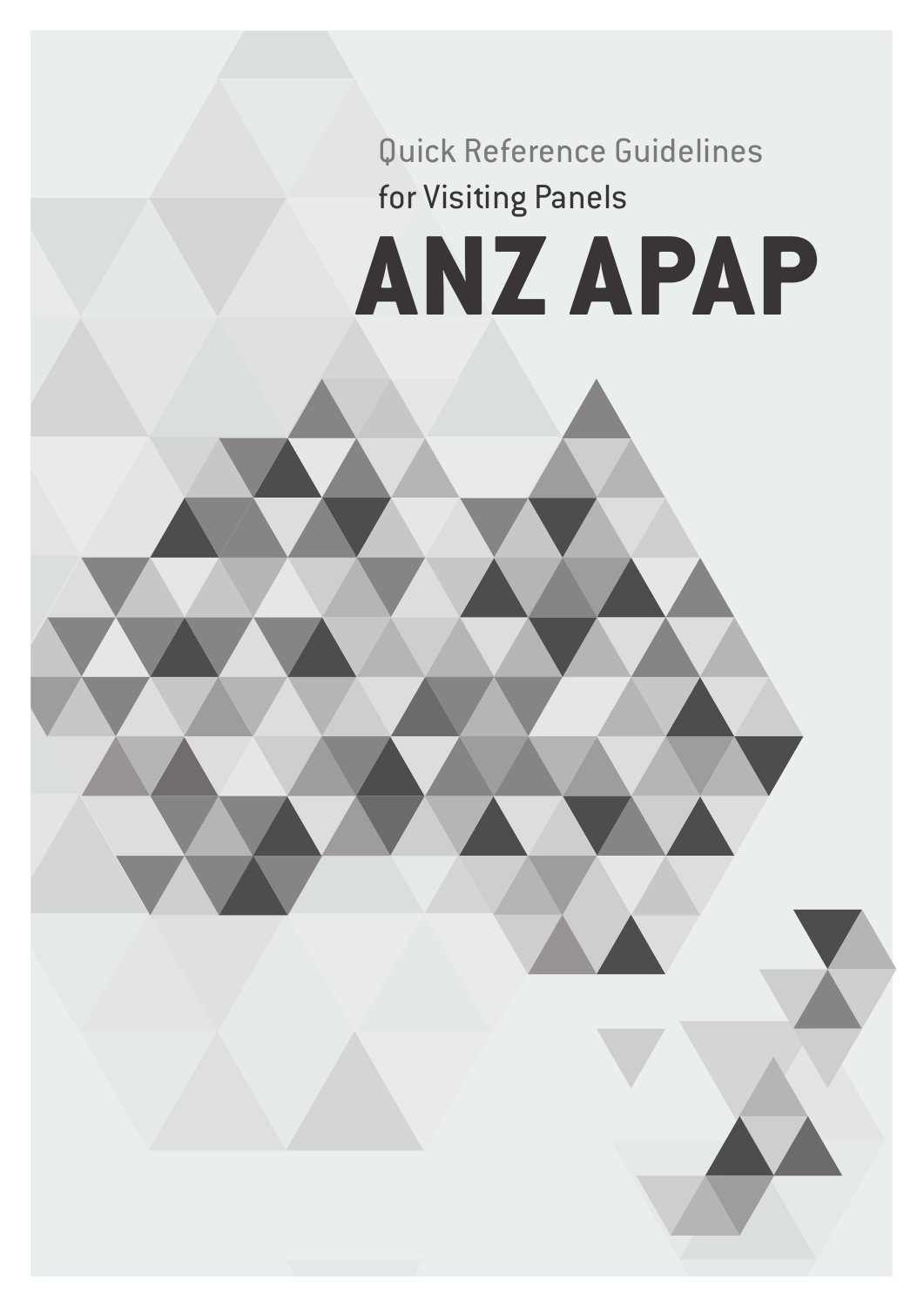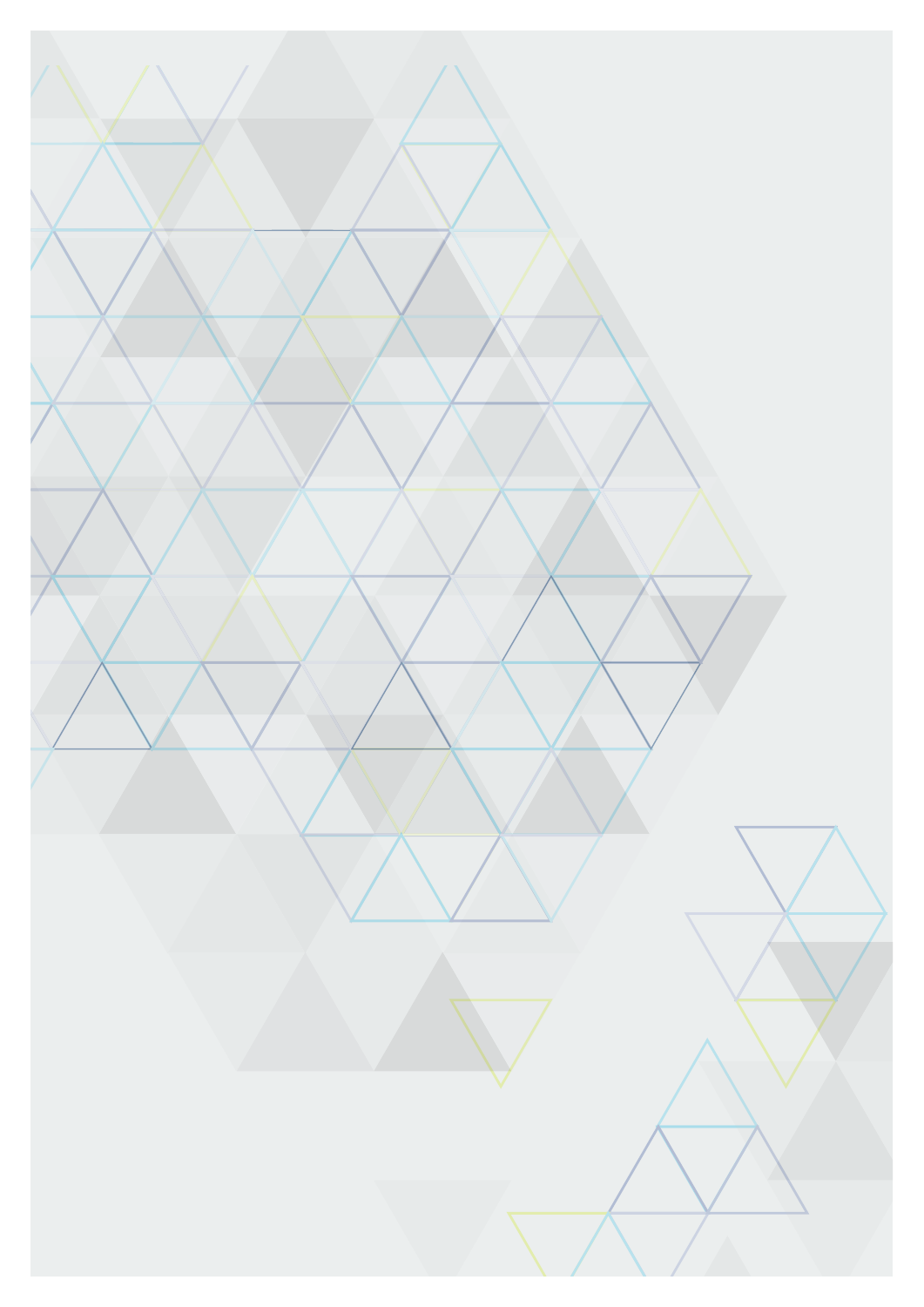# 1. Introduction

The Architects Accreditation Council of Australia (AACA) and the Australian Institute of Architects (the Institute) have jointly published the Australian and New Zealand Architecture Program Accreditation Procedure (ANZ APAP): **www.architecture.com.au/ANZAPAP**

ANZ APAP outlines the procedures for visits to Australian and New Zealand architecture programs to provide a recommendation regarding accreditation to the relevant authorities. These principal visits are referred to as National Visiting Panels (NVP).

## 2. Purpose of these Guidelines

These guidelines summarise the processes and roles and responsibilities of members of visiting panels as outlined in detail in the ANZ APAP document.

Panel Members of visiting panels should read this document in conjunction with the procedure document.

#### 3. Who Accredits

Accreditation of architecture programs is only provided by the respective state and territory registration authorities in Australia and the New Zealand Registered Architects Board (NZRAB) in New Zealand. Accreditation of an architecture program by these bodies is based on their consideration of the recommendations from the NVPs.

Once an architecture program is accredited the exit qualification and the period of accreditation is included in a national list prepared by the AACA or the New Zealand equivalent as appropriate.

# 4. Accreditation and Recognition

The 2012 review of the procedures clarified the prime purpose of the NVP which is to provide a recommendation for Accreditation. The previous purpose of the procedures had an added requirement of recommending Recognition for the purpose of membership to the Institute. The revised procedures enable the Institute to accept a recommendation for the purposes of Accreditation in respect of membership.

#### 5. Types of Visits

The NVP occurs for every accredited architecture program at the end of the accreditation period (generally between  $3-5$  years).

The Interim Review Panels (IRP) are short visits that occur between NVPs as required. The other visit available is the Preliminary Assessment (PA) for new or substantially altered architecture programs as well as programs with an expired accredited status of more than 1 year.

### 6. Program Visit

Panel members receive information provided by the architecture program regarding comprehensive descriptions of program content, methodologies and resources. This material is made available to the ANZ APAP Manager, as the secretariat for the process, eight weeks before the proposed visit and distributed to the panel membership.

An NVP will typically last three days and include the following:

- ` Meetings with the program leader and senior colleagues
- ` Meetings with program staff regarding specific subject areas and content
- ` General meeting with staff (program leader and senior colleagues excluded)
- ` Meeting with students and recent graduates
- ` Meeting with Tertiary Education Provider, typically Vice Chancellor
- Inspection of facilities
- Exhibition of student work
- Presentation of curriculum content of subjects and examples of student work from these subjects. The student work should be a range of assessed work that achieved excellent, good and bare pass grades for all subjects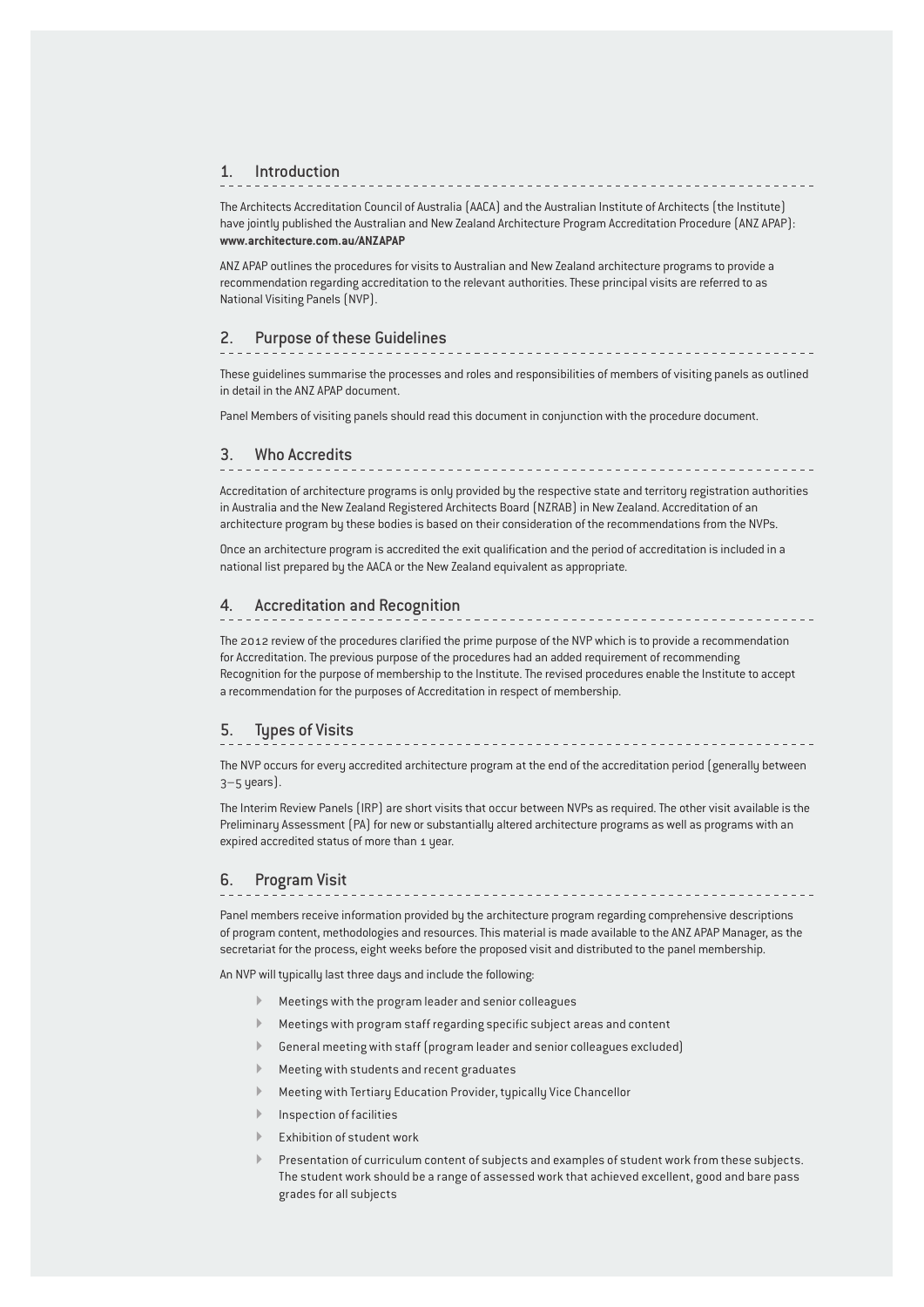These presentations, meetings and inspections are intended to give the panel the opportunity to assess the program against the aforementioned criteria and to ask questions for clarification regarding submitted material and information.

The meeting with the program leader gives the panel the opportunity to understand the place of the architecture program within the broader university context.

# 7. NVP Membership

Panel members are invited and selected by the ANZ APAP Manager from a Standing Panel of persons with appropriate expertise. Generally the NVP will consist of a mix of practitioners, architect academics and a student.

The visiting panel is an entity in itself and not a collection of individuals. It must be seen this way as there will be only one report and recommendation as a consensus outcome of the visit. Irrespective of which body nominates a person to the Standing Panel, once that person agrees to participate they are an equal member of an NVP and should not consider themselves a representative of their nominating organization. The role of the members is to work towards this outcome.

## 8. NVP Chair and Briefing of NVP

The Chair of the NVP is selected by agreement between the AACA and the Institute. The role of the Chair is to guide and manage the process of the NVP and coordinate the completion of the report within the required timeframe.

Prior to the visit the Chair will organize a meeting to brief the panel membership on the specific NVP, review documentation, allocate subject areas to members and to field questions and provide clarification on the processes. In most cases this meeting can occur immediately prior to the NVP.

Some programs may require additional monitoring and the NVP would benefit from a more thorough briefing and discussion. In this case a teleconference will be organized by the ANZ APAP Manager at least three weeks before the NVP.

## 9. Benchmark Academic Pathway (BAP)

The program provider must nominate a BAP of study which a substantial cohort of students will undertake. As a guide a minimum 30% of students graduating will have undertaken the BAP. The BAP will be the substantive program leading to the professional qualification that the NVP will assess against the criteria.

While there may be alternative program pathways, the BAP will be the benchmark against which any alternatives will be assessed to ensure relative equality in content and efficacy.

#### 10. Criteria for NVP Review

For the NVP to recommend accreditation the architecture program must provide details of structure, subject material and student work that demonstrates that graduates will have the relevant competencies outlined in the National Competency Standards in Architecture (NCSA). To assist in this assessment the program providers are required to 'map' the relevant competencies against subjects and subject areas for the NVP to assess.

It is worth reiterating that the NCSA includes all the competencies required for registration as an architect and that only a portion are required for architectural graduates to have achieved. The required competencies for the NVP are outlined in the NCSA and NCSA Integrated Framework: **www.aaca.org.au/publications**

#### 11. Action Items

The NVP report has a section that outlines Action Items to be undertaken by the program providers. These relate to deficiencies that need to be addressed to either achieve a recommendation of Accreditation at the next NVP or to maintain a recommendation of Accreditation. These items must relate directly to the relevant competencies. These items must not include peripheral issues outside of the competencies. Broader issues are to be discussed in the section of the report set aside for Professional Advice.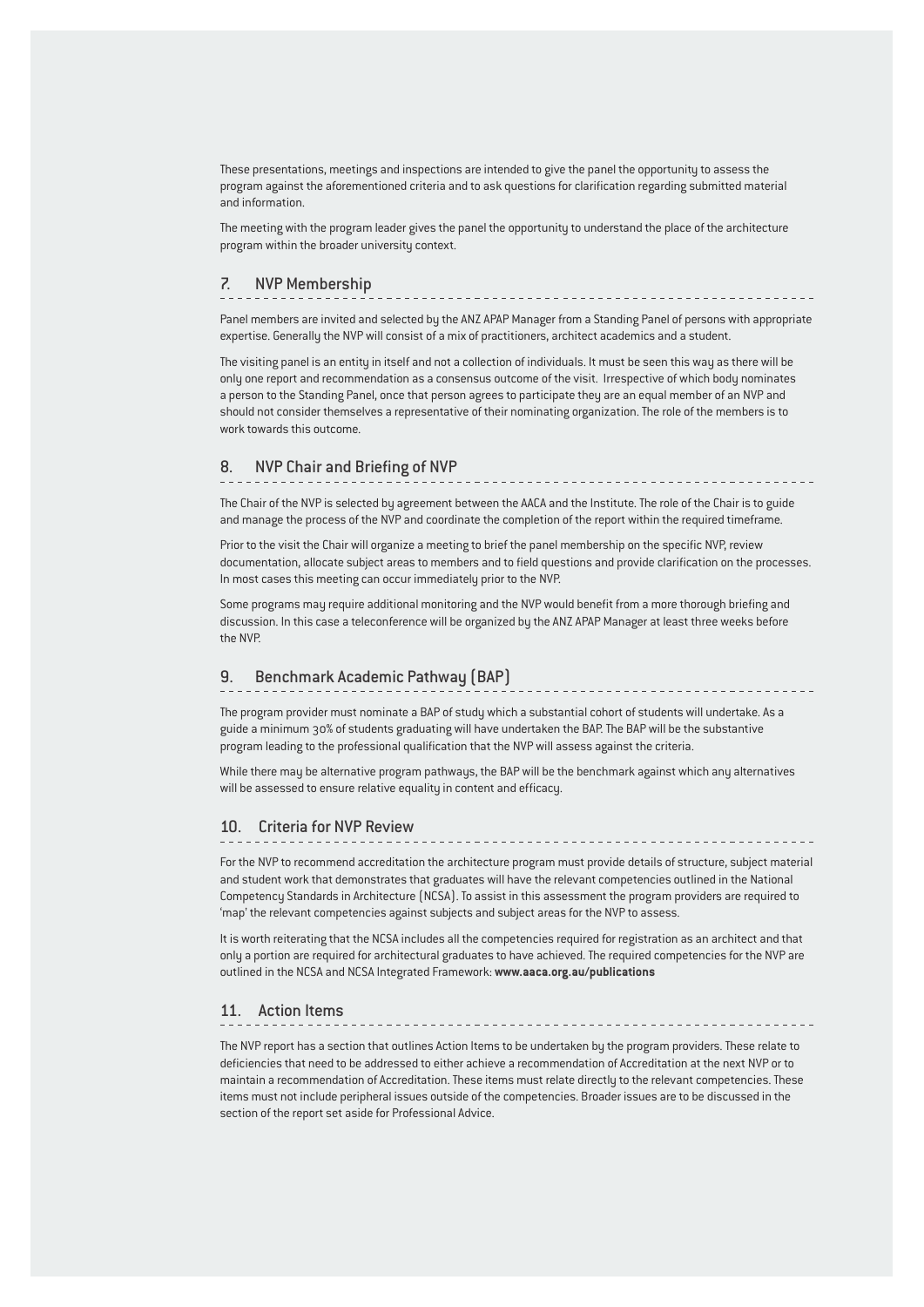## 12. Professional Advice

The NVPs have the opportunity to provide advice to the program provider. The nature of this advice can be based on a number of contexts including the Institute's Education Policy. The Professional Advice can also provide comment on circumstances or elements of the program that may prevent students from achieving the competencies over the forward Accreditation period.

These could include aspects of program and subject methodologies including assessment of the physical and human resources associated with the program.

Professional Advice does not form any part of Accreditation recommendations. It is intended to offer dialogue between the educators, the panel and practice. This advice should not be limited to concerns the NVP may have but should also include positive aspects which the NVP would wish to acknowledge and encourage.

The required criteria for Professional Advice is outlined in the Institute's Education and Research Policies: **www.architecture.com.au/education-research-policies**

# 13. Delivery of NVP Report

The program leader will signify acceptance of the report with regard to matters of fact at the end of the visit but has a further seven days to inform the ANZ APAP Manager of any errors of fact in the report.

The report minutes of meetings with staff and students may contain material with which the program provider does not agree. If the NVP is satisfied the minutes are an accurate reflection then they will be included, the program provider cannot require the NVP to amend or reword the content. The program leader has the opportunity to provide a response to be appended to the report up to seven days after the visit.

The report is forwarded to the relevant accrediting authority which must within 28 days, accept or reject the NVP report recommendations. A copy of the report is provided to the Institute and the AACA.

# 14. Presenting the NVP Report to the Program Provider

The presenting of the NVP Report to the staff and students of the program at the completion of the NVP should be an overview of the entire report including the bringing out of positive aspects of the program as well as the Action Items and Professional Advice.

### 15. NVP Member Behaviour

Members of the NVP are expected to behave in a professional and responsible manner. They should not offer opinions to staff or students during the course of the NVP that may indicate potential outcomes of the NVP or specific criticisms. The purpose of the visit is to encourage better program providers and improve standards of graduates while recognizing that these aims can be achieved in a wide variety of ways within the different programs.

#### 16. Help

The NVP or individual members can get assistance where required. The first call would be to the ANZ APAP Manager. For issues beyond questions of procedure and management requests for help or advice will be forwarded to the ANZ APAP Steering Committee through its Chair. The ANZ APAP Manager can be contacted on **ANZAPAP@architecture.com.au**